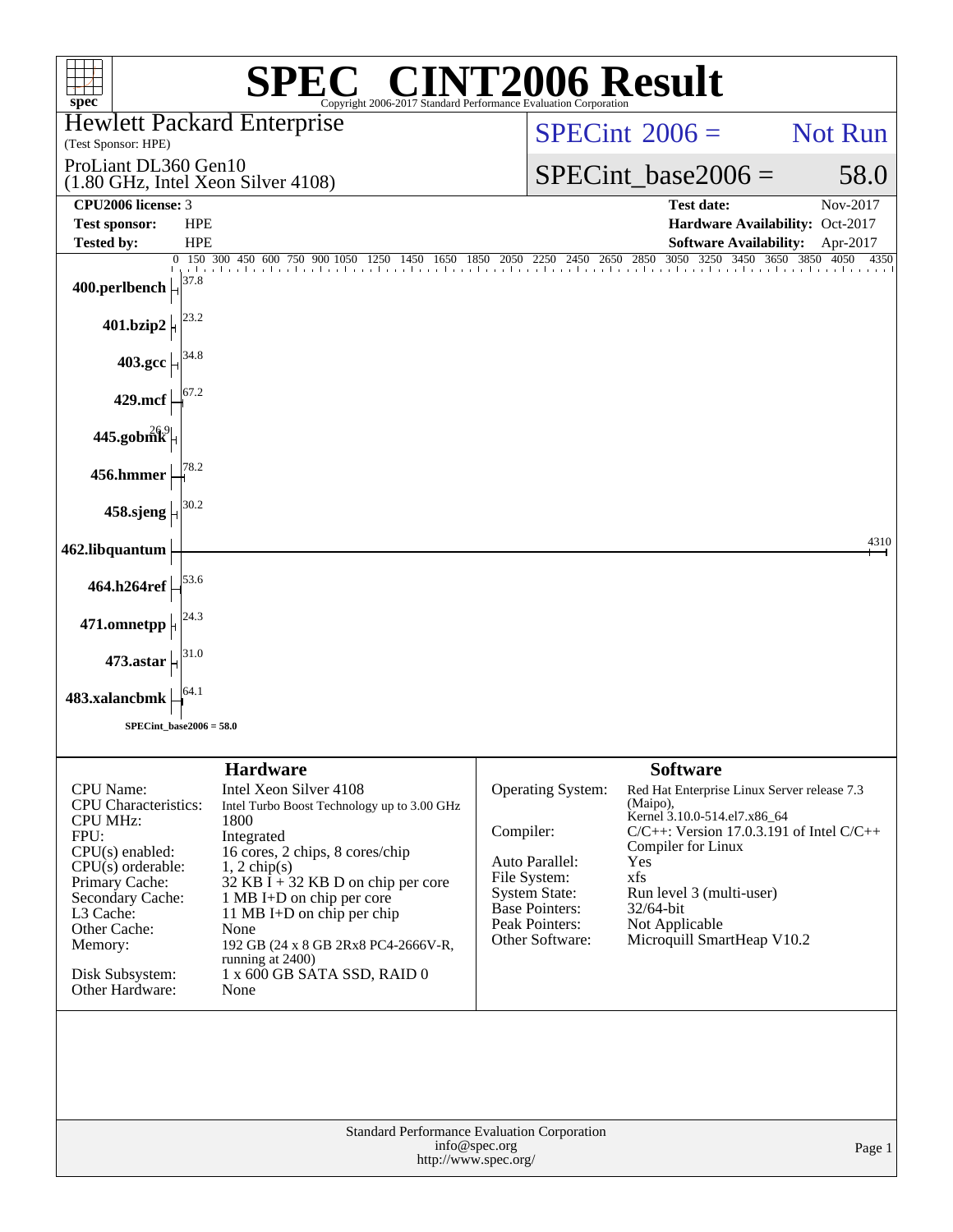

### Hewlett Packard Enterprise

(Test Sponsor: HPE)

### ProLiant DL360 Gen10

(1.80 GHz, Intel Xeon Silver 4108)

## $SPECint2006 =$  Not Run

## SPECint base2006 =  $58.0$

**[CPU2006 license:](http://www.spec.org/auto/cpu2006/Docs/result-fields.html#CPU2006license)** 3 **[Test date:](http://www.spec.org/auto/cpu2006/Docs/result-fields.html#Testdate)** Nov-2017

**[Test sponsor:](http://www.spec.org/auto/cpu2006/Docs/result-fields.html#Testsponsor)** HPE **[Hardware Availability:](http://www.spec.org/auto/cpu2006/Docs/result-fields.html#HardwareAvailability)** Oct-2017 **[Tested by:](http://www.spec.org/auto/cpu2006/Docs/result-fields.html#Testedby)** HPE **[Software Availability:](http://www.spec.org/auto/cpu2006/Docs/result-fields.html#SoftwareAvailability)** Apr-2017

### **[Results Table](http://www.spec.org/auto/cpu2006/Docs/result-fields.html#ResultsTable)**

|                                                                                                          | <b>Base</b>    |       |                |       |                |       | <b>Peak</b>    |              |                |              |                |              |
|----------------------------------------------------------------------------------------------------------|----------------|-------|----------------|-------|----------------|-------|----------------|--------------|----------------|--------------|----------------|--------------|
| <b>Benchmark</b>                                                                                         | <b>Seconds</b> | Ratio | <b>Seconds</b> | Ratio | <b>Seconds</b> | Ratio | <b>Seconds</b> | <b>Ratio</b> | <b>Seconds</b> | <b>Ratio</b> | <b>Seconds</b> | <b>Ratio</b> |
| $400.$ perlbench                                                                                         | 258            | 37.8  | 259            | 37.8  | 259            | 37.8  |                |              |                |              |                |              |
| 401.bzip2                                                                                                | 416            | 23.2  | 416            | 23.2  | 417            | 23.2  |                |              |                |              |                |              |
| $403.\mathrm{gcc}$                                                                                       | 231            | 34.9  | 231            | 34.8  | 231            | 34.8  |                |              |                |              |                |              |
| $429$ .mcf                                                                                               | 136            | 67.2  | 137            | 66.6  | 136            | 67.2  |                |              |                |              |                |              |
| $445$ .gobmk                                                                                             | 390            | 26.9  | 390            | 26.9  | 390            | 26.9  |                |              |                |              |                |              |
| 456.hmmer                                                                                                | 119            | 78.4  | 120            | 78.1  | 119            | 78.2  |                |              |                |              |                |              |
| $458$ .sjeng                                                                                             | 401            | 30.1  | 401            | 30.2  | 401            | 30.2  |                |              |                |              |                |              |
| 462.libquantum                                                                                           | 4.92           | 4210  | 4.80           | 4320  | 4.81           | 4310  |                |              |                |              |                |              |
| 464.h264ref                                                                                              | 414            | 53.5  | 413            | 53.6  | 413            | 53.6  |                |              |                |              |                |              |
| 471.omnetpp                                                                                              | 257            | 24.3  | 257            | 24.3  | 258            | 24.2  |                |              |                |              |                |              |
| $473$ . astar                                                                                            | 226            | 31.0  | 227            | 31.0  | 226            | 31.0  |                |              |                |              |                |              |
| 483.xalancbmk                                                                                            | 108            | 64.2  | 108            | 64.1  | 108            | 64.1  |                |              |                |              |                |              |
| Results appear in the order in which they were run. Bold underlined text indicates a median measurement. |                |       |                |       |                |       |                |              |                |              |                |              |

## **[Operating System Notes](http://www.spec.org/auto/cpu2006/Docs/result-fields.html#OperatingSystemNotes)**

 Stack size set to unlimited using "ulimit -s unlimited" Transparent Huge Pages enabled by default Filesystem page cache cleared with: shell invocation of 'sync; echo 3 > /proc/sys/vm/drop\_caches' prior to run irqbalance disabled with "systemctl stop irqbalance" tuned profile set wtih "tuned-adm profile throughput-performance"

### **[Platform Notes](http://www.spec.org/auto/cpu2006/Docs/result-fields.html#PlatformNotes)**

 BIOS Configuration: Intel Hyperthreading set to Disabled Thermal Configuration set to Maximum Cooling Memory Patrol Scrubbing set to Disabled LLC Prefetch set to Enabled LLC Dead Line Allocation set to Disabled Workload Profile set to General Peak Frequency Compute Energy/Performance Bias set to Maximum Performance Workload Profile set to Custom NUMA Group Size Optimization set to Flat Uncore Frequency scaling set to Auto

 Sysinfo program /home/cpu2006/config/sysinfo.rev6993 Revision 6993 of 2015-11-06 (b5e8d4b4eb51ed28d7f98696cbe290c1) running on DL360G10 Thu Nov 9 02:03:33 2017

 This section contains SUT (System Under Test) info as seen by some common utilities. To remove or add to this section, see:

Continued on next page

Standard Performance Evaluation Corporation [info@spec.org](mailto:info@spec.org) <http://www.spec.org/>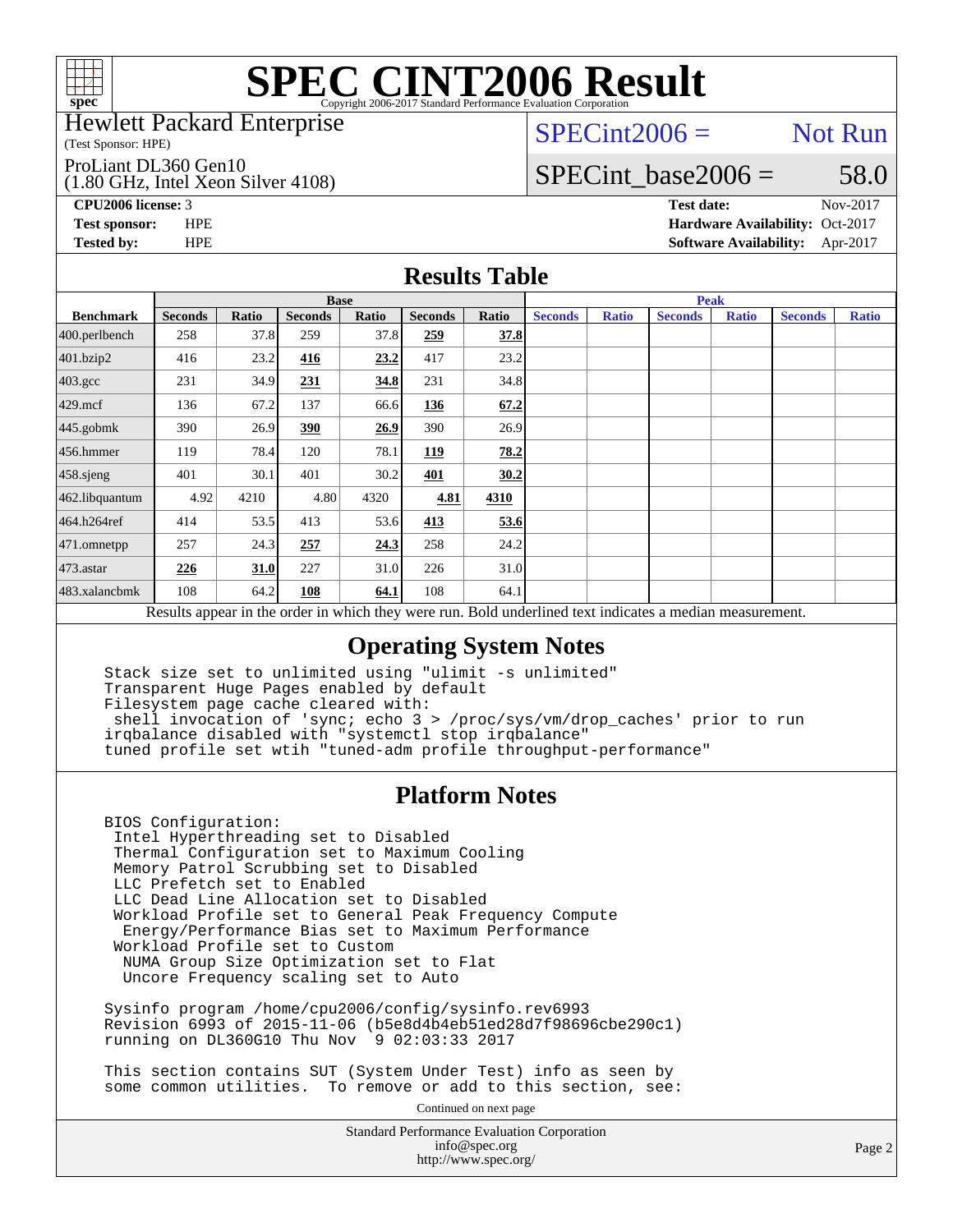

Hewlett Packard Enterprise

(Test Sponsor: HPE)

 $SPECint2006 =$  Not Run

ProLiant DL360 Gen10

(1.80 GHz, Intel Xeon Silver 4108)

**[Tested by:](http://www.spec.org/auto/cpu2006/Docs/result-fields.html#Testedby)** HPE **[Software Availability:](http://www.spec.org/auto/cpu2006/Docs/result-fields.html#SoftwareAvailability)** Apr-2017

 $SPECTnt\_base2006 = 58.0$ **[CPU2006 license:](http://www.spec.org/auto/cpu2006/Docs/result-fields.html#CPU2006license)** 3 **[Test date:](http://www.spec.org/auto/cpu2006/Docs/result-fields.html#Testdate)** Nov-2017 **[Test sponsor:](http://www.spec.org/auto/cpu2006/Docs/result-fields.html#Testsponsor)** HPE **[Hardware Availability:](http://www.spec.org/auto/cpu2006/Docs/result-fields.html#HardwareAvailability)** Oct-2017

### **[Platform Notes \(Continued\)](http://www.spec.org/auto/cpu2006/Docs/result-fields.html#PlatformNotes)**

 <http://www.spec.org/cpu2006/Docs/config.html#sysinfo> From /proc/cpuinfo

Standard Performance Evaluation Corporation [info@spec.org](mailto:info@spec.org) Page 3 model name : Intel(R) Xeon(R) Silver 4108 CPU @ 1.80GHz 2 "physical id"s (chips) 16 "processors" cores, siblings (Caution: counting these is hw and system dependent. The following excerpts from /proc/cpuinfo might not be reliable. Use with caution.) cpu cores : 8 siblings : 8 physical 0: cores 0 1 2 3 4 5 6 7 physical 1: cores 0 1 2 3 4 5 6 7 cache size : 11264 KB From /proc/meminfo<br>MemTotal: 197752264 kB HugePages\_Total: 0<br>Hugepagesize: 2048 kB Hugepagesize: From /etc/\*release\* /etc/\*version\* os-release: NAME="Red Hat Enterprise Linux Server" VERSION="7.3 (Maipo)" ID="rhel" ID\_LIKE="fedora" VERSION\_ID="7.3" PRETTY\_NAME="Red Hat Enterprise Linux Server 7.3 (Maipo)" ANSI\_COLOR="0;31" CPE\_NAME="cpe:/o:redhat:enterprise\_linux:7.3:GA:server" redhat-release: Red Hat Enterprise Linux Server release 7.3 (Maipo) system-release: Red Hat Enterprise Linux Server release 7.3 (Maipo) system-release-cpe: cpe:/o:redhat:enterprise\_linux:7.3:ga:server uname -a: Linux DL360G10 3.10.0-514.el7.x86\_64 #1 SMP Wed Oct 19 11:24:13 EDT 2016 x86\_64 x86\_64 x86\_64 GNU/Linux run-level 3 Nov 9 01:51 SPEC is set to: /home/cpu2006 Filesystem Type Size Used Avail Use% Mounted on /dev/mapper/rhel dl360q10-home xfs 504G 37G 467G 8% /home /dev/mapper/rhel\_dl360g10-home xfs Additional information from dmidecode: Warning: Use caution when you interpret this section. The 'dmidecode' program reads system data which is "intended to allow hardware to be accurately determined", but the intent may not be met, as there are frequent changes to hardware, firmware, and the "DMTF SMBIOS" standard. BIOS HPE U32 09/29/2017 Memory: Continued on next page

<http://www.spec.org/>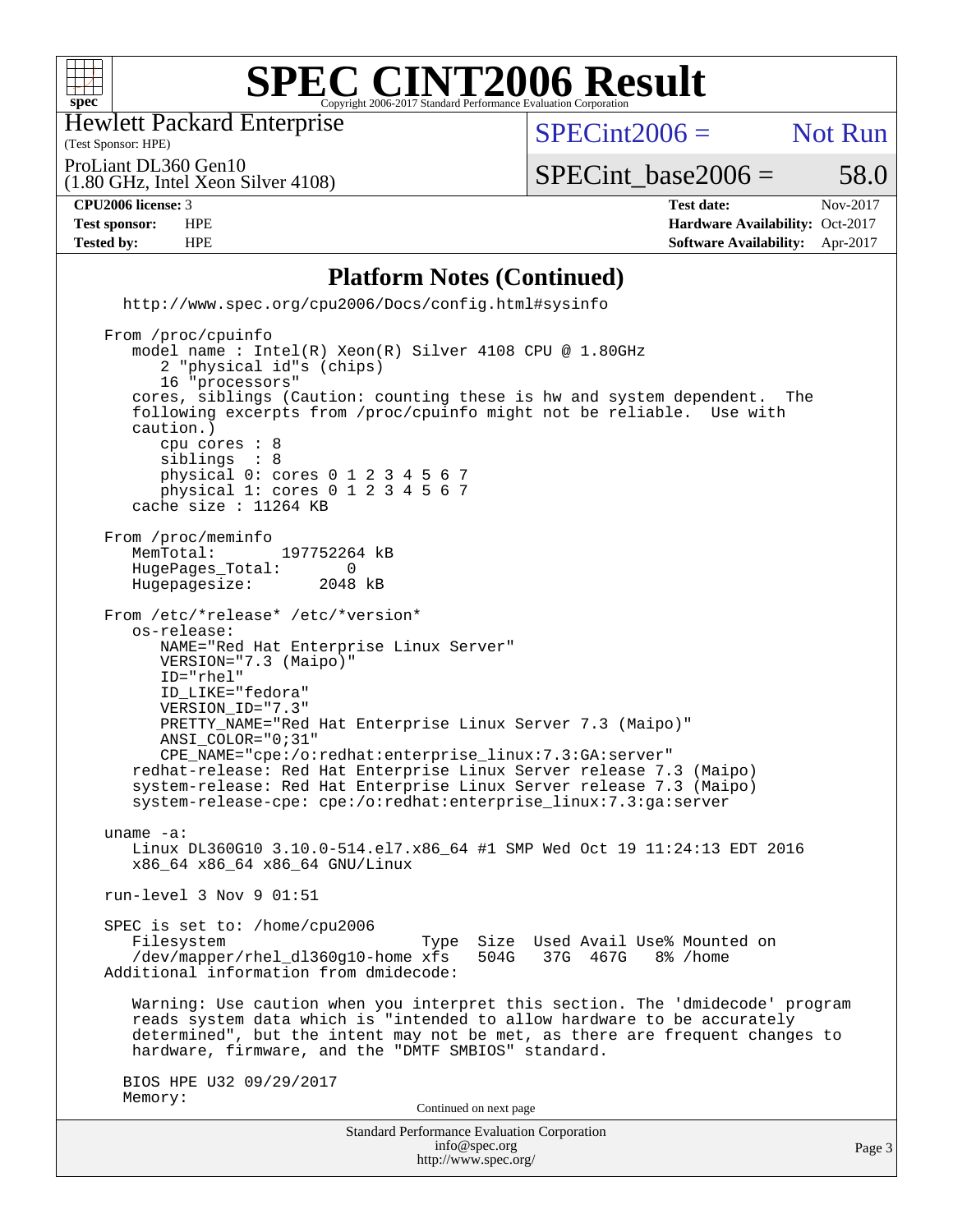

(Test Sponsor: HPE) Hewlett Packard Enterprise

 $SPECint2006 =$  Not Run

ProLiant DL360 Gen10

(1.80 GHz, Intel Xeon Silver 4108)

 $SPECTnt\_base2006 = 58.0$ 

**[CPU2006 license:](http://www.spec.org/auto/cpu2006/Docs/result-fields.html#CPU2006license)** 3 **[Test date:](http://www.spec.org/auto/cpu2006/Docs/result-fields.html#Testdate)** Nov-2017 **[Test sponsor:](http://www.spec.org/auto/cpu2006/Docs/result-fields.html#Testsponsor)** HPE **[Hardware Availability:](http://www.spec.org/auto/cpu2006/Docs/result-fields.html#HardwareAvailability)** Oct-2017 **[Tested by:](http://www.spec.org/auto/cpu2006/Docs/result-fields.html#Testedby)** HPE **[Software Availability:](http://www.spec.org/auto/cpu2006/Docs/result-fields.html#SoftwareAvailability)** Apr-2017

### **[Platform Notes \(Continued\)](http://www.spec.org/auto/cpu2006/Docs/result-fields.html#PlatformNotes)**

24x UNKNOWN NOT AVAILABLE 8 GB 2 rank 2666 MHz, configured at 2400 MHz

(End of data from sysinfo program)

### **[General Notes](http://www.spec.org/auto/cpu2006/Docs/result-fields.html#GeneralNotes)**

Environment variables set by runspec before the start of the run:  $KMP$  AFFINITY = "granularity=fine, compact" LD\_LIBRARY\_PATH = "/home/cpu2006/lib/ia32:/home/cpu2006/lib/intel64:/home/cpu2006/sh10.2" OMP\_NUM\_THREADS = "16"

 Binaries compiled on a system with 1x Intel Core i7-4790 CPU + 32GB RAM memory using Redhat Enterprise Linux 7.2

# **[Base Compiler Invocation](http://www.spec.org/auto/cpu2006/Docs/result-fields.html#BaseCompilerInvocation)**

[C benchmarks](http://www.spec.org/auto/cpu2006/Docs/result-fields.html#Cbenchmarks): [icc -m64](http://www.spec.org/cpu2006/results/res2017q4/cpu2006-20171114-50665.flags.html#user_CCbase_intel_icc_64bit_bda6cc9af1fdbb0edc3795bac97ada53)

[C++ benchmarks:](http://www.spec.org/auto/cpu2006/Docs/result-fields.html#CXXbenchmarks) [icpc -m64](http://www.spec.org/cpu2006/results/res2017q4/cpu2006-20171114-50665.flags.html#user_CXXbase_intel_icpc_64bit_fc66a5337ce925472a5c54ad6a0de310)

# **[Base Portability Flags](http://www.spec.org/auto/cpu2006/Docs/result-fields.html#BasePortabilityFlags)**

 400.perlbench: [-DSPEC\\_CPU\\_LP64](http://www.spec.org/cpu2006/results/res2017q4/cpu2006-20171114-50665.flags.html#b400.perlbench_basePORTABILITY_DSPEC_CPU_LP64) [-DSPEC\\_CPU\\_LINUX\\_X64](http://www.spec.org/cpu2006/results/res2017q4/cpu2006-20171114-50665.flags.html#b400.perlbench_baseCPORTABILITY_DSPEC_CPU_LINUX_X64) 401.bzip2: [-DSPEC\\_CPU\\_LP64](http://www.spec.org/cpu2006/results/res2017q4/cpu2006-20171114-50665.flags.html#suite_basePORTABILITY401_bzip2_DSPEC_CPU_LP64) 403.gcc: [-DSPEC\\_CPU\\_LP64](http://www.spec.org/cpu2006/results/res2017q4/cpu2006-20171114-50665.flags.html#suite_basePORTABILITY403_gcc_DSPEC_CPU_LP64) 429.mcf: [-DSPEC\\_CPU\\_LP64](http://www.spec.org/cpu2006/results/res2017q4/cpu2006-20171114-50665.flags.html#suite_basePORTABILITY429_mcf_DSPEC_CPU_LP64) 445.gobmk: [-DSPEC\\_CPU\\_LP64](http://www.spec.org/cpu2006/results/res2017q4/cpu2006-20171114-50665.flags.html#suite_basePORTABILITY445_gobmk_DSPEC_CPU_LP64) 456.hmmer: [-DSPEC\\_CPU\\_LP64](http://www.spec.org/cpu2006/results/res2017q4/cpu2006-20171114-50665.flags.html#suite_basePORTABILITY456_hmmer_DSPEC_CPU_LP64) 458.sjeng: [-DSPEC\\_CPU\\_LP64](http://www.spec.org/cpu2006/results/res2017q4/cpu2006-20171114-50665.flags.html#suite_basePORTABILITY458_sjeng_DSPEC_CPU_LP64) 462.libquantum: [-DSPEC\\_CPU\\_LP64](http://www.spec.org/cpu2006/results/res2017q4/cpu2006-20171114-50665.flags.html#suite_basePORTABILITY462_libquantum_DSPEC_CPU_LP64) [-DSPEC\\_CPU\\_LINUX](http://www.spec.org/cpu2006/results/res2017q4/cpu2006-20171114-50665.flags.html#b462.libquantum_baseCPORTABILITY_DSPEC_CPU_LINUX) 464.h264ref: [-DSPEC\\_CPU\\_LP64](http://www.spec.org/cpu2006/results/res2017q4/cpu2006-20171114-50665.flags.html#suite_basePORTABILITY464_h264ref_DSPEC_CPU_LP64) 471.omnetpp: [-DSPEC\\_CPU\\_LP64](http://www.spec.org/cpu2006/results/res2017q4/cpu2006-20171114-50665.flags.html#suite_basePORTABILITY471_omnetpp_DSPEC_CPU_LP64) 473.astar: [-DSPEC\\_CPU\\_LP64](http://www.spec.org/cpu2006/results/res2017q4/cpu2006-20171114-50665.flags.html#suite_basePORTABILITY473_astar_DSPEC_CPU_LP64) 483.xalancbmk: [-DSPEC\\_CPU\\_LP64](http://www.spec.org/cpu2006/results/res2017q4/cpu2006-20171114-50665.flags.html#suite_basePORTABILITY483_xalancbmk_DSPEC_CPU_LP64) [-DSPEC\\_CPU\\_LINUX](http://www.spec.org/cpu2006/results/res2017q4/cpu2006-20171114-50665.flags.html#b483.xalancbmk_baseCXXPORTABILITY_DSPEC_CPU_LINUX)

# **[Base Optimization Flags](http://www.spec.org/auto/cpu2006/Docs/result-fields.html#BaseOptimizationFlags)**

[C benchmarks](http://www.spec.org/auto/cpu2006/Docs/result-fields.html#Cbenchmarks): [-xCORE-AVX2](http://www.spec.org/cpu2006/results/res2017q4/cpu2006-20171114-50665.flags.html#user_CCbase_f-xCORE-AVX2) [-ipo](http://www.spec.org/cpu2006/results/res2017q4/cpu2006-20171114-50665.flags.html#user_CCbase_f-ipo) [-O3](http://www.spec.org/cpu2006/results/res2017q4/cpu2006-20171114-50665.flags.html#user_CCbase_f-O3) [-no-prec-div](http://www.spec.org/cpu2006/results/res2017q4/cpu2006-20171114-50665.flags.html#user_CCbase_f-no-prec-div) [-parallel](http://www.spec.org/cpu2006/results/res2017q4/cpu2006-20171114-50665.flags.html#user_CCbase_f-parallel) [-qopt-prefetch](http://www.spec.org/cpu2006/results/res2017q4/cpu2006-20171114-50665.flags.html#user_CCbase_f-qopt-prefetch) [-auto-p32](http://www.spec.org/cpu2006/results/res2017q4/cpu2006-20171114-50665.flags.html#user_CCbase_f-auto-p32)

[C++ benchmarks:](http://www.spec.org/auto/cpu2006/Docs/result-fields.html#CXXbenchmarks)

[-xCORE-AVX2](http://www.spec.org/cpu2006/results/res2017q4/cpu2006-20171114-50665.flags.html#user_CXXbase_f-xCORE-AVX2) [-ipo](http://www.spec.org/cpu2006/results/res2017q4/cpu2006-20171114-50665.flags.html#user_CXXbase_f-ipo) [-O3](http://www.spec.org/cpu2006/results/res2017q4/cpu2006-20171114-50665.flags.html#user_CXXbase_f-O3) [-no-prec-div](http://www.spec.org/cpu2006/results/res2017q4/cpu2006-20171114-50665.flags.html#user_CXXbase_f-no-prec-div) [-qopt-prefetch](http://www.spec.org/cpu2006/results/res2017q4/cpu2006-20171114-50665.flags.html#user_CXXbase_f-qopt-prefetch) [-auto-p32](http://www.spec.org/cpu2006/results/res2017q4/cpu2006-20171114-50665.flags.html#user_CXXbase_f-auto-p32) [-Wl,-z,muldefs](http://www.spec.org/cpu2006/results/res2017q4/cpu2006-20171114-50665.flags.html#user_CXXbase_link_force_multiple1_74079c344b956b9658436fd1b6dd3a8a) [-L/sh10.2 -lsmartheap64](http://www.spec.org/cpu2006/results/res2017q4/cpu2006-20171114-50665.flags.html#user_CXXbase_SmartHeap64_63911d860fc08c15fa1d5bf319b9d8d5)

> Standard Performance Evaluation Corporation [info@spec.org](mailto:info@spec.org) <http://www.spec.org/>